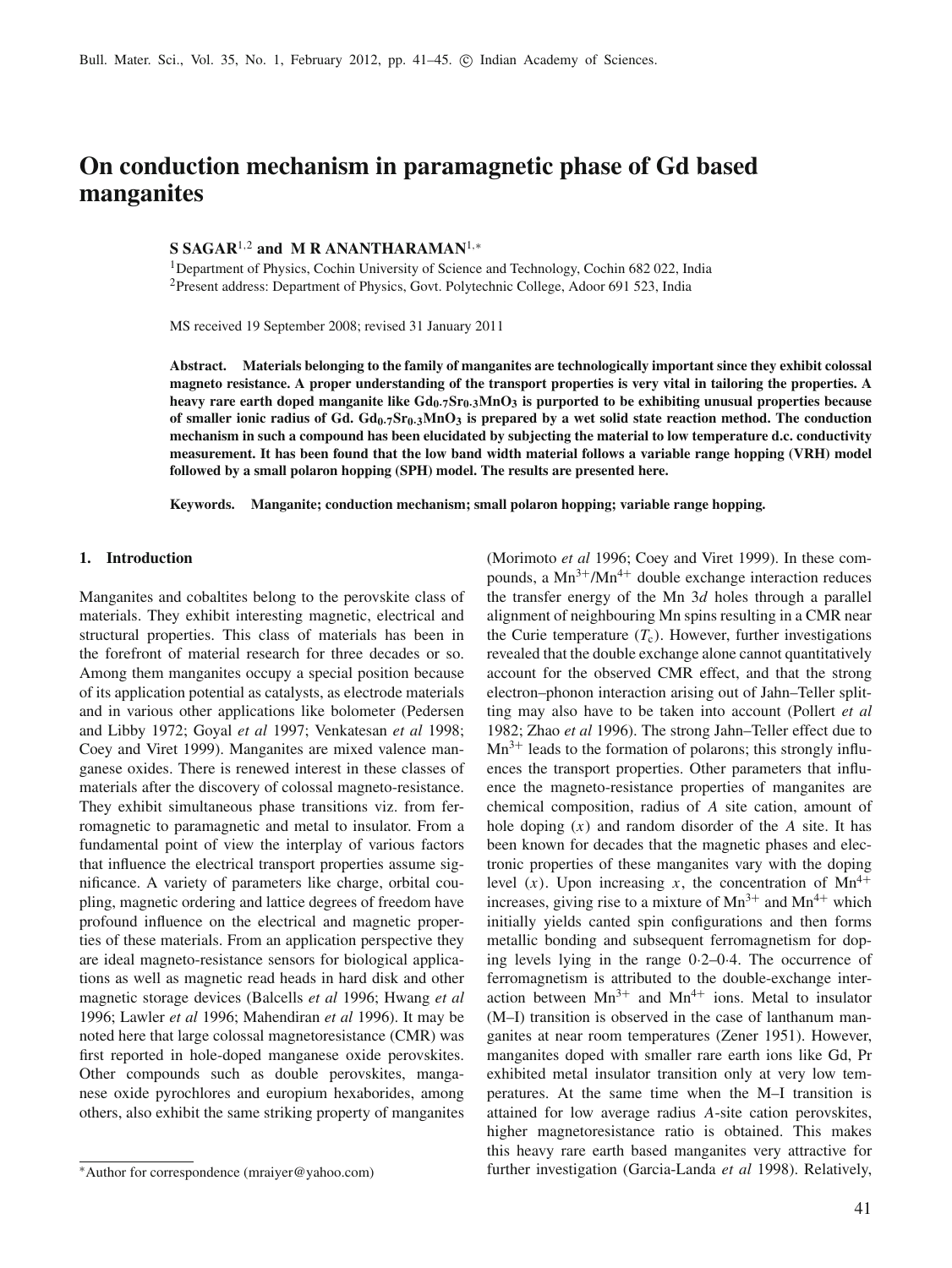fewer studies are reported on perovskites based on heavy rare earths. This is because it was presumed that smaller radius cation in the *A* site does not result in M–I transition at near room temperature. Reports on heavy rare earth doped manganite are scarce in literature and it was thought that Gd is a candidate cation that can be incorporated on the *A* site. A composition,  $Gd_{0.7}Sr_{0.3}MnO_3$ , was chosen for this study because this composition exhibits the highest magnetoresistance ratio. Gd is chosen as the rare earth ion because of the significant decrease of Mn–O–Mn bond angle and as a consequence it suppresses the M–I transition temperature. Thus evaluation of conducting properties in the low temperature regime will help probe the mechanism of conduction in these compounds.  $Gd_{0.7}Sr_{0.3}MnO_3$  is prepared by wet solid state reaction method. The electrical conductivity studies in the low temperature regime will enable to propose a plausible mechanism for conduction in Gd based manganites. The conduction mechanism in the paramagnetic phase is a matter of controversy as different schools of thought propose different models for conduction. For example, data on certain compounds were fitted with purely activated law (Kusters *et al* 1989; Hundley *et al* 1995; Xiong *et al* 1996). While some authors proposed small polaron hopping conduction mechanism (SPH) over extended temperature ranges (Holstein 1959; Jakob *et al* 1988; Snyder *et al* 1996; Yeh *et al* 1996, 1997). At the same time, Mott and Davies used the variable range hopping mechanism (VRH) for the whole temperature range (Mott 1990; Mott and Davies 1971). Coey *et al* (1999) and Sun *et al* (2000) used VRH in a temperature interval  $T_{\rm C}$  <  $T$  <  $T_{\rm D}/2$  and small polaron hopping mechanism for temperature  $T > T_D/2$ , where  $T_D$  is the Debye temperature. The small polaron hopping mechanism appears to be most suited to manganites with smaller ionic radii rare earth ions because small polarons result from the structural distortions because of the lower ionic radii. It is becoming generally recognized that the presence of small polarons plays a key role in the peculiar transport properties of manganites, the true nature and the exact transport process of small polarons is still an open question and a matter of dispute and warrants further investigations.

## **2. Experimental**

The polycrystalline samples of  $Gd_{0.7}Sr_{0.3}MnO_3$  were prepared using wet solid state reaction methods. Stochiometric amounts of  $Gd_2O_3$ ,  $SrCO_3$  and  $MnO_2$  were mixed in concentrated  $HNO<sub>3</sub>$ . The solution was heated, boiling off the excess  $HNO<sub>3</sub>$ . This precursor was calcined in air at 900℃ for several hours. The remaining black powder was pressed into pellets and sintered at 1200◦C in air for several days (Sagar *et al* 2009, 2010). The sample was analysed by means of X-ray Powder Diffractometer (Rigaku Dmax – C) using Cu-K $\alpha$  radiation ( $\lambda = 1.5414$  Å). The low temperature d.c. conductivity measurements were carried out by using source measuring unit and by cooling the sample using CTI-CRYOGENICS Model 22C cryodyne cryocooler.

This system uses helium as the refrigerant and can be interfaced with many instruments that requires cryogenic temperatures. The pressure maintained in the compressor was 400 PSIG/2758 kPa. The temperature was controlled using Lake Shore Model 321 Autotuning Temperature Controller, which had a stability of  $\pm 0.1$  K. The pressure inside the cryocooler was maintained at  $10^{-5}$  mB with the help of INDO VISION Vacuum Pumping System Model VPS-100. The d.c. conductivity system is fully automated by using the software called ICS.

### **3. Results and discussion**

The X-ray powder diffraction pattern obtained for  $Gd_{0.7}Sr_{0.3}MnO_3$  is depicted in figure 1. The pattern is characteristic of a single phasic pristine compound. The *d*-values are in good agreement with earlier reports and the structure corresponds to orthorhombically distorted perovskite (space group, *Pbnm*) (Asamitsu *et al* 1995; Garcia-Landa *et al* 1998). It may be noted that there are no evidences for any impurity phases in this compound. The variation of resistivity with temperature is plotted and is depicted in figure 2. It is evident from the figure that there is marked slope change at 40 K. This is indicative of a metal to insulator transition. In the case of manganites the resistivity increases with increase in temperature in the metallic regime (positive slope in the resistivity vs temperature graph). But in the case of low bandwidth manganites there occurs no transition at these temperatures in the absence of a magnetic field. This is in agreement with the reported results (Garcia-Landa *et al* 1998). The variation of log  $(\rho/T)$  with  $1/T$  is plotted and is shown in figure 3.

In the paramagnetic regime mainly three types of mechanism have been found to be ruling the conduction process in these compounds. They are (i) thermal activation or band gap model, (ii) variable range hopping model (VRH) and (iii) small polaron hopping model (SPH).

In order to understand the conduction mechanism in the paramagnetic phase of the manganites, different graphs using



**Figure 1.** XRD pattern of  $Gd_{0.7}Sr_{0.3}MnO_3$ .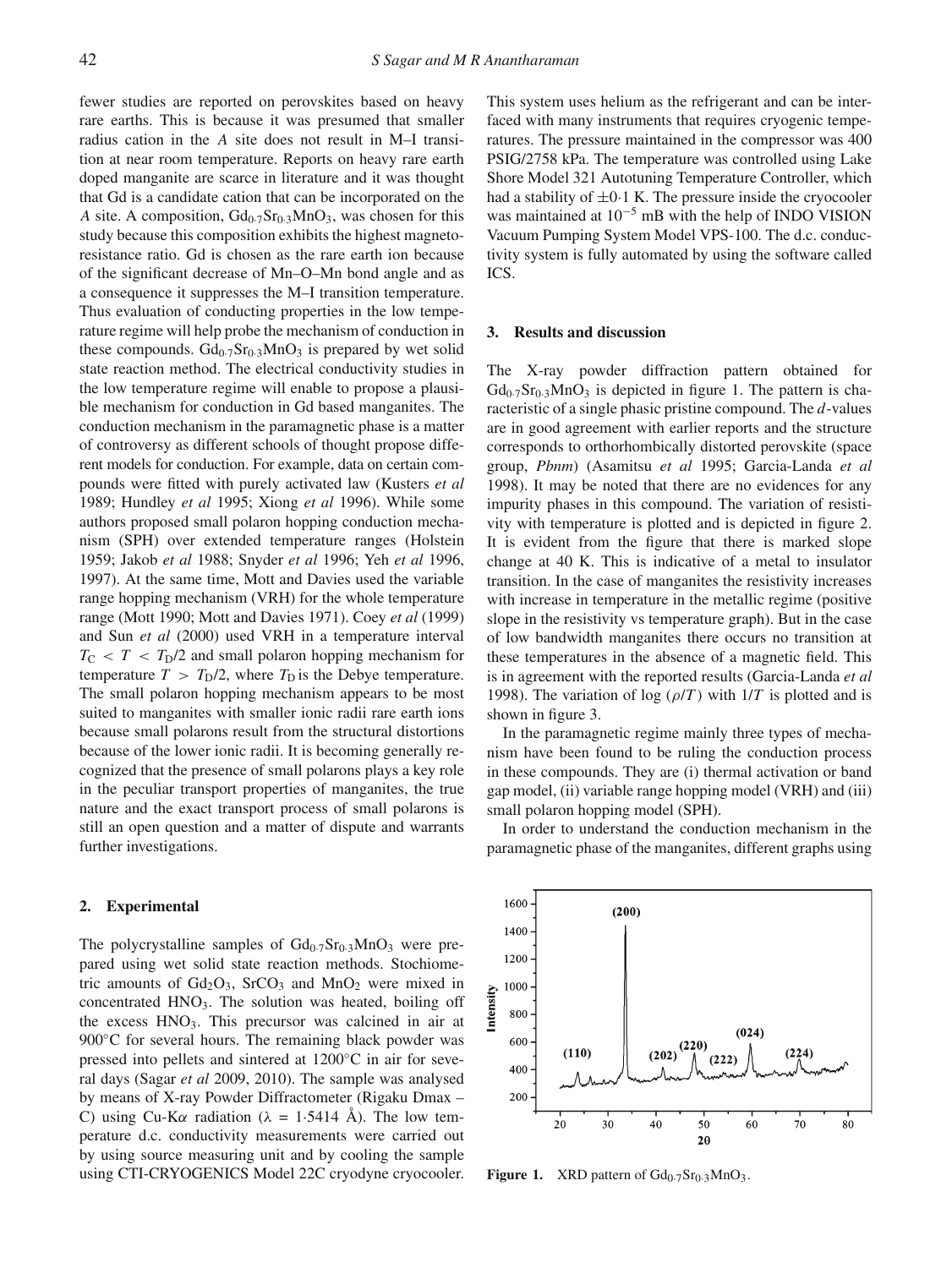

**Figure 2.** Variation of log  $\rho$  with temperature (lines in figure are guide to eye).



**Figure 3.** Variation of log  $(\rho/T)$  with  $1/T$  (lines in figure are guide to eye).

different equations are to be plotted in order to verify the veracity of that mechanism. Bandgap model is widely employed in most of the semiconductors and insulators (Kusters *et al* 1989; Hundley *et al* 1995; Xiong *et al* 1996). There is an energy gap between conduction band and valence band. If the thermal energy is sufficient to overcome the bandgap the electron becomes free to conduct. The expression for resistivity can be written in the following form

$$
\rho = \rho_0 \exp\left(E_A / k_B T\right),\tag{1}
$$

where *T* is the absolute temperature,  $\rho_0$  the value of resistivity at infinite temperature,  $E_A$  the activation energy and  $k_B$  the Boltzmann's constant, i.e., for the bandgap model the graph must exhibit Arrhenius temperature dependence

(straight line behaviour between log  $\rho$  and  $1/T$ ). However, in this case the graph is nonlinear (figure 2) and hence we conclude that the bandgap model is insufficient to explain the conduction process of this material. The second possibility is small polaron hopping (SPH) model (Holstein 1959; Jakob *et al* 1988; Snyder *et al* 1996; Yeh *et al* 1996, 1997). In the case of small polarons (deeply trapped electrons), the thermal energy is not sufficient to overcome the deep potential well and to hop out of its site. Then the hopping is possible by a multiphonon assisted process (Sun *et al* 2000). That is, the electron is activated to an intermediate state first, which is still a localized state with higher energy. Then the thermal energy acquired from the second phonon is sufficient for hopping out from the intermediate state to its nearest neighbour. The expression for resistivity is

$$
\rho = AT \exp\left(E_A/k_B T\right),\tag{2}
$$

where  $T$  is absolute temperature and  $E_A$  the activation energy and *A* a constant. The value of *A* is given by

$$
A = \frac{k_{\rm B}}{v_{\rm ph} N e^2 R^2 c (1 - c) \exp(2\alpha R)},
$$
\n(3)

where *N* is the number of ion sites per unit volume, *R* the average intersite spacing, *c* the fraction of sites occupied by polaron,  $\alpha$  the electron wave function decay constant,  $v_{\rm ph}$  the optical phonon frequency and  $k<sub>B</sub>$  the Boltzmann's constant. Further, in order to check whether the conduction process obeys SPH a graph is plotted with  $log(\rho/T)$  on the *Y*-axis and 1/*T* on the X-axis (figure 3). The graph also exhibits nonlinear nature except at the starting portion (at the high temperature region). So it can be concluded that SPH model alone cannot account for the conduction process.

Now the next alternative is to check whether the VRH model can be applied to account for the observed conduction process. According to the variable range hopping (VRH) model (Viret *et al* 1997; von Helmholt *et al* 1992; De Teresa 1992, 1996; Coey *et al* 1995; Jaime *et al* 1996), if the electron is not deeply trapped (that is a large polaron) it can hop from one site to another with phonon assistance. At low temperature the thermal energy is not enough to allow electrons to hop to their nearest neighbours, but is possible to hop further to find a site with a smaller potential difference. Since the hopping range is variable, it is called variable range hopping. In three dimensional VRH model, resistivity can be expressed as

$$
\rho = \rho_0 \exp (T_0/T)^{1/4} \,. \tag{4}
$$

Here the straight line behaviour is between log  $\rho$  and  $T^{-1/4}$ . The constant  $T_0$  is given by

$$
T_0 = \frac{18\alpha^3}{k_B N(E_F)},\tag{5}
$$

where  $\alpha$  is the electron wave function decay constant, N  $(E<sub>f</sub>)$  density of states at Fermi level. VRH theory was developed to explain electron transport in doped semiconductors, where electrons occupying hydrogenic orbitals are localized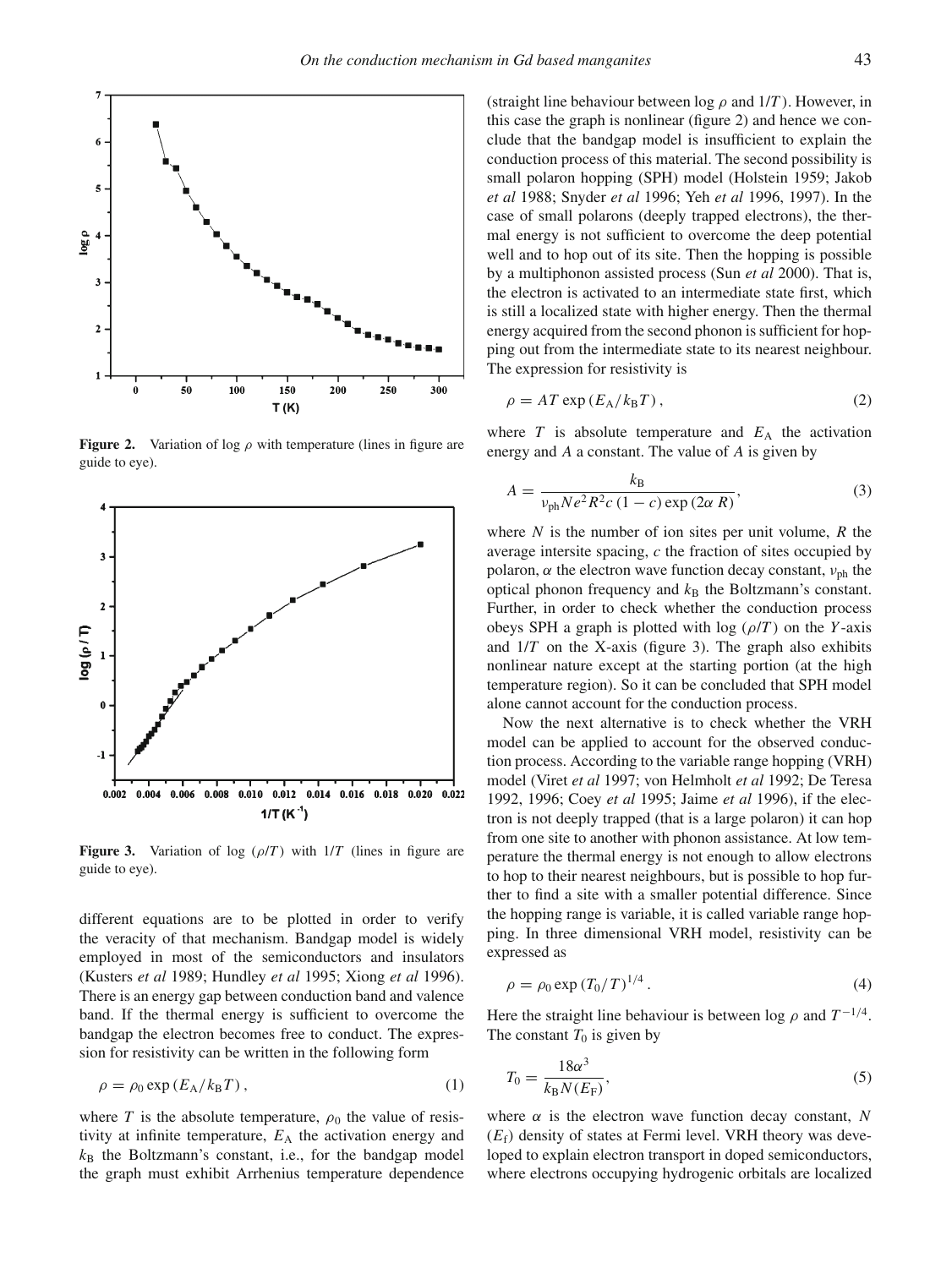

**Figure 4.** Variation of log  $\rho$  with  $T^{-1/4}$  (lines in figure are guide to eye).

by potential fluctuations associated with the dopant. There is a competition between the potential difference and distance the electrons can hop (Mott 1990; Mott and Davies 1971). That is reflected in the expression for hopping rate to a site which is at distance *R* with higher energy  $\Delta E$  than the origin.

$$
\rho = \rho_0 \exp(-2\alpha \, R - \Delta E / k_B T). \tag{6}
$$

For this VRH model the graph plotted between log  $\rho$  and  $T^{-1/4}$  should be a straight line. From the graph (figure 4) it is clear that there is perfect linear behaviour in the temperature regime of 170K–40K (40K is the transition temperature). Thus for a wide temperature range the material obeys VRH. Above 170K the conduction is SPH assisted. From literature it is clear that some other manganites like La<sub>1−*x*</sub>Ca<sub>*x*−*y*</sub>Na<sub>*y*</sub>MnO<sub>3</sub> and Pr<sub>0</sub>·65</sub>Ca<sub>0</sub>·35−*x*Sr<sub>*x*</sub>MnO<sub>3</sub> also obey the VRH model in the temperature regime ranging from transition temperature and half of the debye temperature  $(T_c < T < T_D/2)$  (Bhattacharya *et al* 2002; Mollah *et al* 2004). Above the temperature,  $T_D/2$ , they obey SPH model. The activation energy for hopping mechanism, *E*A, can be calculated from the slope of the log  $(\rho/T)$  vs  $1/T$  graph (using (2)). The activation energy for hopping mechanism is calculated as 47 meV, which is in agreement with earlier reports (Banerjee *et al* 2001, 2003). Also the density of states at Fermi level  $N(E_f)$  can be calculated from the slope of log  $\rho$  and  $T^{-1/4}$  graph (using (4) and (5)). The density of states at Fermi level for the Gd based manganite is found to be  $7.92 \times$  $10^{27}$  eV<sup>-1</sup> m<sup>-3</sup> which is in good agreement with the earlier reported one (Bhattacharya *et al* 2002).

#### **4. Conclusions**

Single phasic pristine  $Gd_{0.7}Sr_{0.3}MnO_3$  compound was prepared by a wet chemical method. The low temperature d.c. conductivity measurements in the temperature regime 20K– 300K were carried out. The data thus obtained were fitted systematically to check the dominance of one particular mechanism over another viz. bandgap models, SPH and VRH. On fitting these conductivity data it has been found that the density of states at Fermi level for the Gd based manganite is  $7.92 \times 10^{27}$  eV<sup>-1</sup> m<sup>-3</sup>. This is in good agreement with that of reported values. The activation energy for hopping conduction is observed to be 47 meV. It was possible to establish that the conduction in the paramagnetic phase of the Gd based manganite follow VRH model in the temperature range 40K–170K. Below that temperature the material is ferromagnetic and metallic. Above 170 K the conductivity mechanism is SPH.

#### **Acknowledgement**

One of the authors (SS) thanks the Council of Scientific and Industrial Research, New Delhi, for providing financial assistance.

#### **References**

- Asamitsu A, Moritorno Y, Tomioka Y, Arima T and Tokura Y 1995 *Nature* **373** 407
- Balcells L *et al* 1996 *Appl. Phys. Lett.* **69** 1486
- Banerjee A, Pal S and Chaudhuri B K 2001 *J. Chem. Phys.* **115** 1550
- Banerjee A, Bhattacharya S, Mollah S, Sakata H, Yang H D and Chaudhuri B K 2003 *Phys. Rev.* **B68** 186401
- Bhattacharya S, Banerjee A, Pal S, Chatterjee P, Mukherjee R K and Chaudhuri B K 2002 *J. Phys. Condens. Matter* **14** 10221
- Coey J M D and Viret M 1999 *Adv. Phys.* **48** 167
- Coey J M D, Viret M, Ranno L and Ounadjela K 1995 *Phys. Rev. Lett.* **75** 3910
- De Teresa J M *et al* 1992 *Nature* **386** 256
- De Teresa J M *et al* 1996 *Phys. Rev.* **B54** 1187
- Garcia-Landa B *et al* 1998 *J. Appl. Phys.* **83** 7664
- Goyal A *et al* 1997 *Appl. Phys. Lett.* **71** 2535
- Holstein T 1959 *Ann. Phys.* **8** 325
- Hundley M F *et al* 1995 *Appl. Phys. Lett.* **67** 860
- Hwang H Y, Cheong S W and Batlogg B 1996 *Appl. Phys. Lett.* **68** 3494
- Jaime M *et al* 1996 *Appl. Phys. Lett.* **68** 1576
- Jakob G, Westerburg W, Martin F and Adrian H 1988 *Phys. Rev.* **B58** 14966
- Kusters R M *et al* 1989 *Physica* **B155** 362
- Lawler J F, Coey J M D, Lunney J G and Skumryev V 1996 *J. Phys.: Condens. Matter* **8** 10737
- Mahendiran R *et al* 1996 *Phys. Rev.* **B53** 3348
- Mollah S, Huang H L, Yang H D, Pal S, Taran S and Chaudhuri B K 2004 *J. Magn. Magn. Mater.* **284** 383
- Morimoto Y, Asamitsu A, Kuwahara H and Tokura Y 1996 *Nature* **380** 141
- Mott N F 1990 *Metal–insulator transitions* (London: Taylor and Francis)
- Mott N F and Davies E A 1971 *Electronic processes in noncrystalline materials* (Oxford University Press)